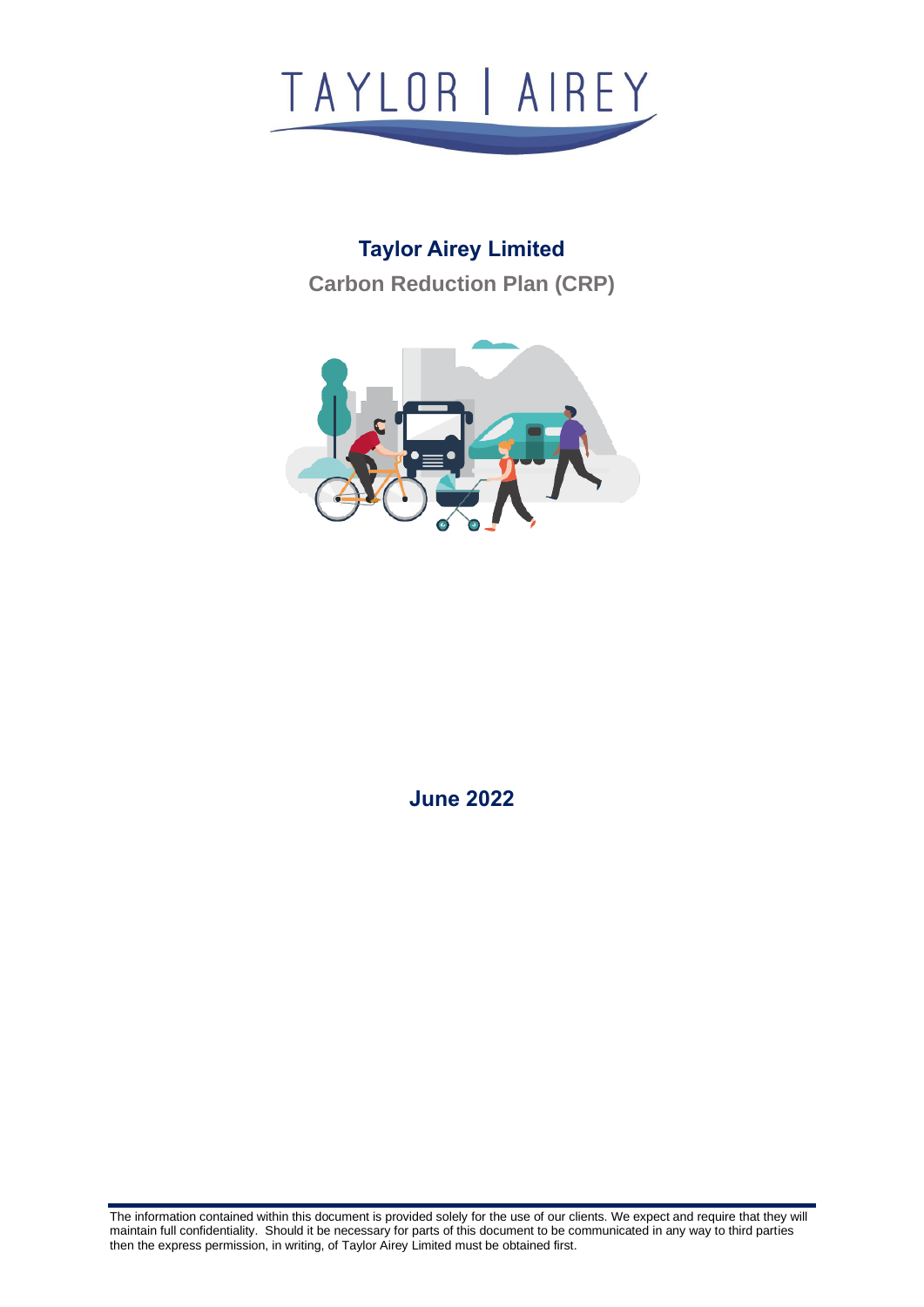|                | <b>TABLE OF CONTENTS</b> |  |  |  |
|----------------|--------------------------|--|--|--|
| $\overline{1}$ |                          |  |  |  |
| $\overline{2}$ |                          |  |  |  |
| 2.1            |                          |  |  |  |
|                |                          |  |  |  |
|                |                          |  |  |  |
|                |                          |  |  |  |
| 2.2            |                          |  |  |  |
| $\overline{3}$ |                          |  |  |  |
| 3.1            |                          |  |  |  |
| $\overline{4}$ |                          |  |  |  |
| 5 <sup>1</sup> |                          |  |  |  |
| 5.1            |                          |  |  |  |
| 5.2            |                          |  |  |  |
| 6              |                          |  |  |  |

#### **©Copyright Statement**

*This document, its contents and the ideas and intellectual property within are the ©Copyright of Taylor Airey Limited. This document must not be copied, replicated or reproduced in any format including electronic transmission, or passed on to third parties without the express written permission of Taylor Airey Limited.*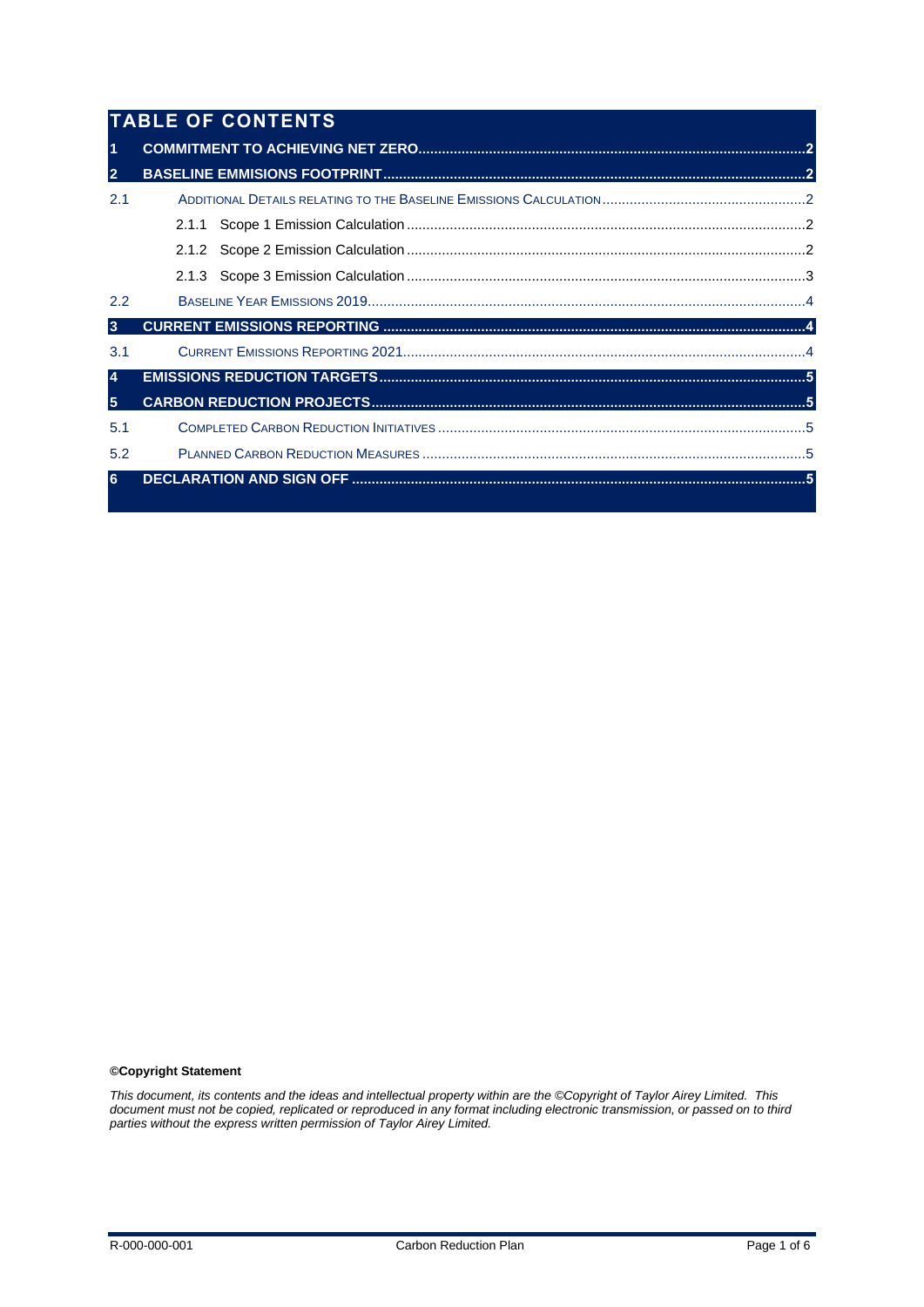# <span id="page-2-0"></span>**1 COMMITMENT TO ACHIEVING NET ZERO**

<span id="page-2-1"></span>Taylor Airey is committed to achieving Net Zero emissions by 2050.

# **2 BASELINE EMMISIONS FOOTPRINT**

Baseline emissions are a record of the greenhouse gases that have been produced in the past and were produced prior to the introduction of any strategies to reduce emissions. Baseline emissions are the reference point against which emissions reduction can be measured.

The baseline emission calculations are based on the following scope definitions as set out in the Technical standard for the Completion of Carbon Reduction Plans<sup>1</sup>

- Scope 1 (direct) emissions: incurred directly (e.g. company owned vehicles, industrial equipment, etc.)
- Scope 2 (indirect) emissions: emissions associated with consumption of purchased electricity, heating, and cooling. These are indirect emissions that are a consequence of Taylor Airey's activities, but which occur at sources that Taylor Airey does not own or control.
- Scope 3 (consequential) emissions: emissions that are a consequence of Taylor Airey's actions, which occur at sources that Taylor Airey does not own or control. For the purposes of this assessment, we understand that Scope 3 emissions include:
	- o Category 4 Upstream transportation and distribution
	- $\circ$  Category 5 Waste generated in operations waste generated in operations
	- $\circ$  Category 6 Business Travel
	- $\circ$  Category 7 Employee Commuting
	- $\circ$  Category 9 Downstream transportation and distribution

The calculation utilises the 'Greenhouse gas reporting: conversion factors 2019' published by the UK Government. 2

# <span id="page-2-2"></span>**2.1 Additional Details relating to the Baseline Emissions Calculation**

Taylor Airey is a professional services firm operating no machinery, with our main business premises located in a fully serviced office building in central London, which the company does not own or operate. Our staff either work from our serviced office, client sites or from home. The calendar year 2019 has been selected as the year for the baseline emissions footprint, as business travel and employee commuting in subsequent years were significantly impacted by the restrictions put in place during the Covid-19 pandemic.

# <span id="page-2-3"></span>**2.1.1 Scope 1 Emission Calculation**

Taylor Airey does not have any company owned vehicles, machinery, or industrial equipment therefore its emissions under the definition of Scope 1 is zero.

#### <span id="page-2-4"></span>**2.1.2 Scope 2 Emission Calculation**

Taylor Airey operates from fully serviced offices in central London. Our energy requirements are in line with the heating and lighting associated with office work and the use of office equipment (printers, laptops and monitors).

Our calculation is based on the following input values:

• Floor area of our offices; and

1

https://assets.publishing.service.gov.uk/government/uploads/system/uploads/attachment\_data/file/991 625/PPN\_0621\_Technical\_standard\_for\_the\_Completion\_of\_Carbon\_Reduction\_Plans\_\_2\_.pdf <sup>2</sup> https://www.gov.uk/government/collections/government-conversion-factors-for-company-reporting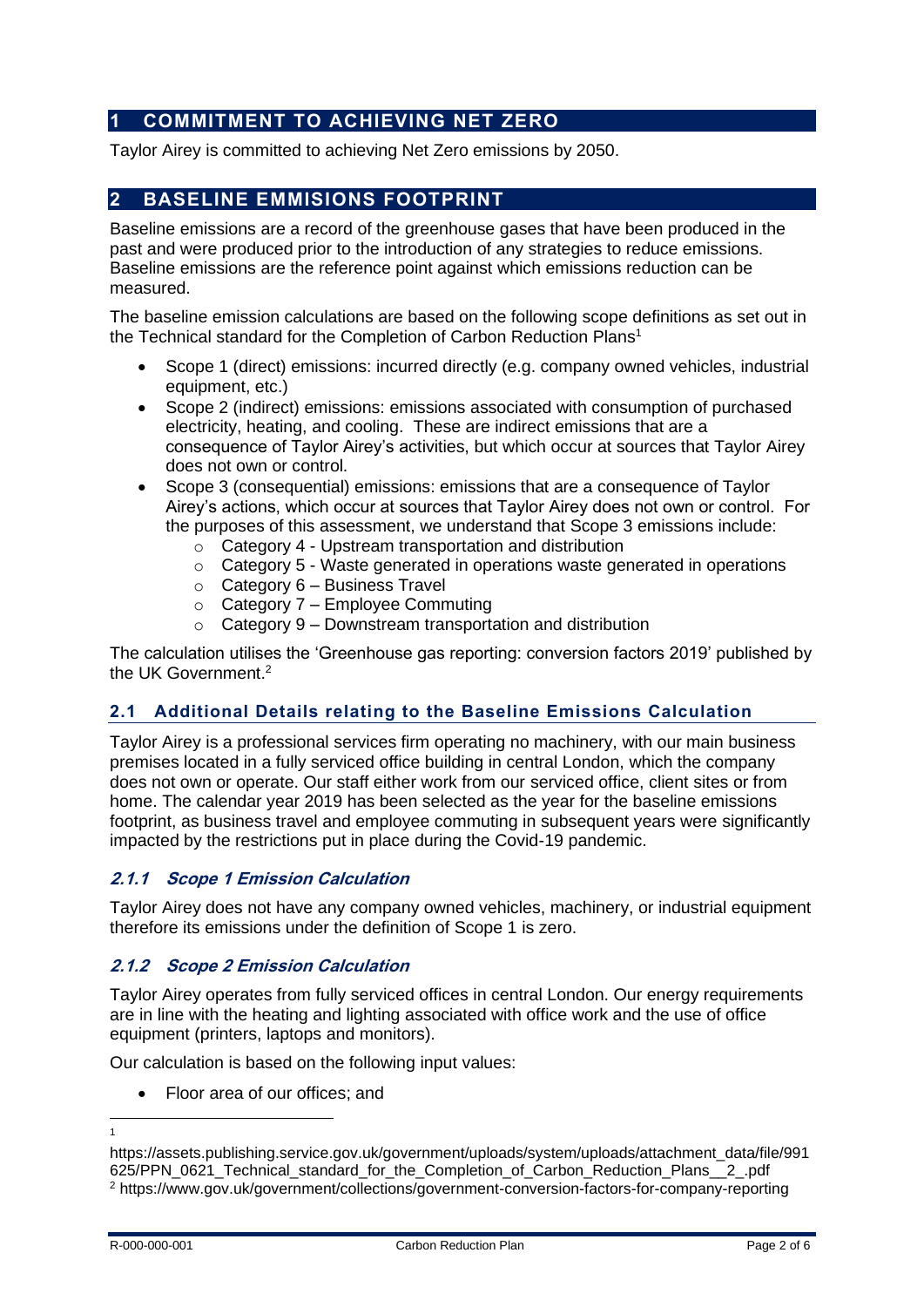• Energy requirement per square meter for a typical office building, in line with methodology published by WSP and the relevant conversion factor.

# <span id="page-3-0"></span>**2.1.3 Scope 3 Emission Calculation**

## Category 4 - Upstream transportation and distribution

Transportation and distribution services purchased by Taylor Airey in the reporting year, including inbound/outbound logistics (in vehicles not owned or controlled by Taylor Airey). Our calculation considers the occasional use of third-party couriers to transport IT equipment between our office and employee's homes using DHL's carbon calculator<sup>3</sup>.

## Category 5 - Waste generated in operations

Disposal and treatment of waste generated by Taylor Airey's operations in the reporting year (in facilities not owned or controlled by Taylor Airey).

Our calculation considers

- Taylor Airey's contribution to the total waste generated by our serviced office buildings (including trade waste and recycling), based on Waste Transfer Note records. This calculation is based on a proportional equity share (i.e. our share of the emissions arising from the waste generated in operations from the fully serviced office block where our main business premises are located);
- The amount of shredding and printer cartridge waste material generated by Taylor Airey; and
- The average proportion of waste disposed in the UK via recycling, incineration, and landfill and their associated conversion factors.

## Category 6 – Business Travel

Transportation of employees for business related activities during the reporting year (in vehicles not owned or operated by the reporting company), including the direct and indirect emissions of the transport vehicles used.

To determine the relevant inputs for the baseline year each employee estimated the number and type of business journeys made during the baseline year of 2019. These journeys were categorised into the relevant transport modes and the relevant conversion factor applied. A future refinement of this estimate is being considered to utilise data contained within our financial expenses system.

#### Category 7 – Employee Commuting

Transportation of employees between their homes and their worksites during the reporting year (in vehicles not owned or operated by the Taylor Airey), including the direct and indirect emissions of transport vehicles used.

To determine the relevant inputs (i.e.), each employee estimated the number and type of commuter journeys made during the baseline year of 2019. These journeys were categorised into the relevant transport modes and the relevant conversion factor applied.

#### Category 9 – Downstream transportation and distribution

Transportation and distribution of products sold Taylor Airey between the reporting company's operations and the end consumer (if not paid for by the reporting company), including retail and storage (in vehicles and facilities not owned or controlled by the reporting company).

Taylor Airey's transportation and distribution of downstream products (and services) sold is conducted by electronic means (e.g. the delivery of a report via email), as such the

<sup>3</sup> https://www.dhl-carboncalculator.com/#/home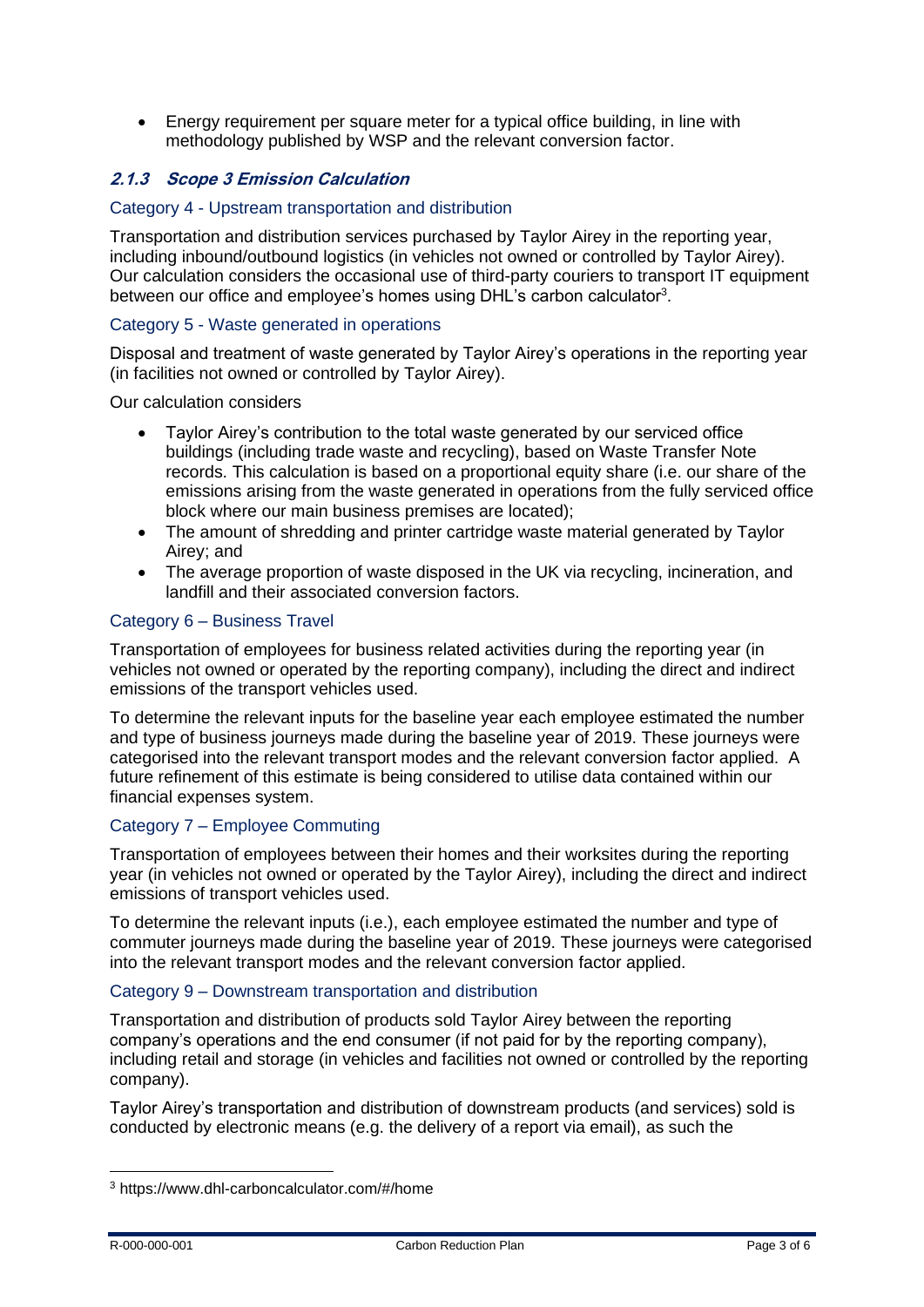emissions associated with the transportation and distribution of products sold by Taylor Airey is zero.

# <span id="page-4-0"></span>**2.2 Baseline Year Emissions 2019**

The following emissions have been calculated in accordance with the methodology contained within Section [2.1.](#page-2-2) [Table 1](#page-4-3) provides a breakdown of the baseline year emissions for 2019.

| <b>Baseline Year Emissions</b><br>2019 | Total (tCO <sub>2</sub> e)                                                                                                                                                           |
|----------------------------------------|--------------------------------------------------------------------------------------------------------------------------------------------------------------------------------------|
| Scope 1                                | $0$ [Zero] (tCO2e)                                                                                                                                                                   |
| Scope 2                                | 5.45 (tCO2e)                                                                                                                                                                         |
| Scope 3<br>(Included Sources)          | 24.85 (tCO2e)<br>Comprising:<br>Category $4 - 0.01$ (tCO2e)<br>Category 5 - 0.04 (tCO2e)<br>Category 6 - 23.82 (tCO2e)<br>Category 7 - 0.98 (tCO2e)<br>Category 9 - 0 [Zero] (tCO2e) |
| <b>Total Emissions</b>                 | 30.3 (tCO2e)                                                                                                                                                                         |

<span id="page-4-3"></span>*Table 1 Summary of Baseline Year Emissions 2019*

# <span id="page-4-1"></span>**3 CURRENT EMISSIONS REPORTING**

The following current emissions have been calculated using the same methodology as the baseline year as defined in Section [2.1.](#page-2-2)

# <span id="page-4-2"></span>**3.1 Current Emissions Reporting 2021**

[Table 2](#page-4-4) provides a breakdown of the current reporting year emissions for 2021.

| <b>Reporting Year Emissions</b><br>2021 | Total ( $tCO2e$ )                                                                                                                                                                    |
|-----------------------------------------|--------------------------------------------------------------------------------------------------------------------------------------------------------------------------------------|
| Scope 1                                 | $0$ [Zero] (tCO2e)                                                                                                                                                                   |
| Scope 2                                 | 5.45 (tCO2e)                                                                                                                                                                         |
| Scope 3<br>(Included Sources)           | 10.57 (tCO2e)<br>Comprising:<br>Category $4 - 0.01$ (tCO2e)<br>Category 5 - 0.04 (tCO2e)<br>Category 6 - 10.11 (tCO2e)<br>Category 7 - 0.41 (tCO2e)<br>Category 9 - 0 [Zero] (tCO2e) |
| <b>Total Emissions</b>                  | 16.02 (tCO2e)                                                                                                                                                                        |

<span id="page-4-4"></span>*Table 2 Summary of Current Reporting Year 2021*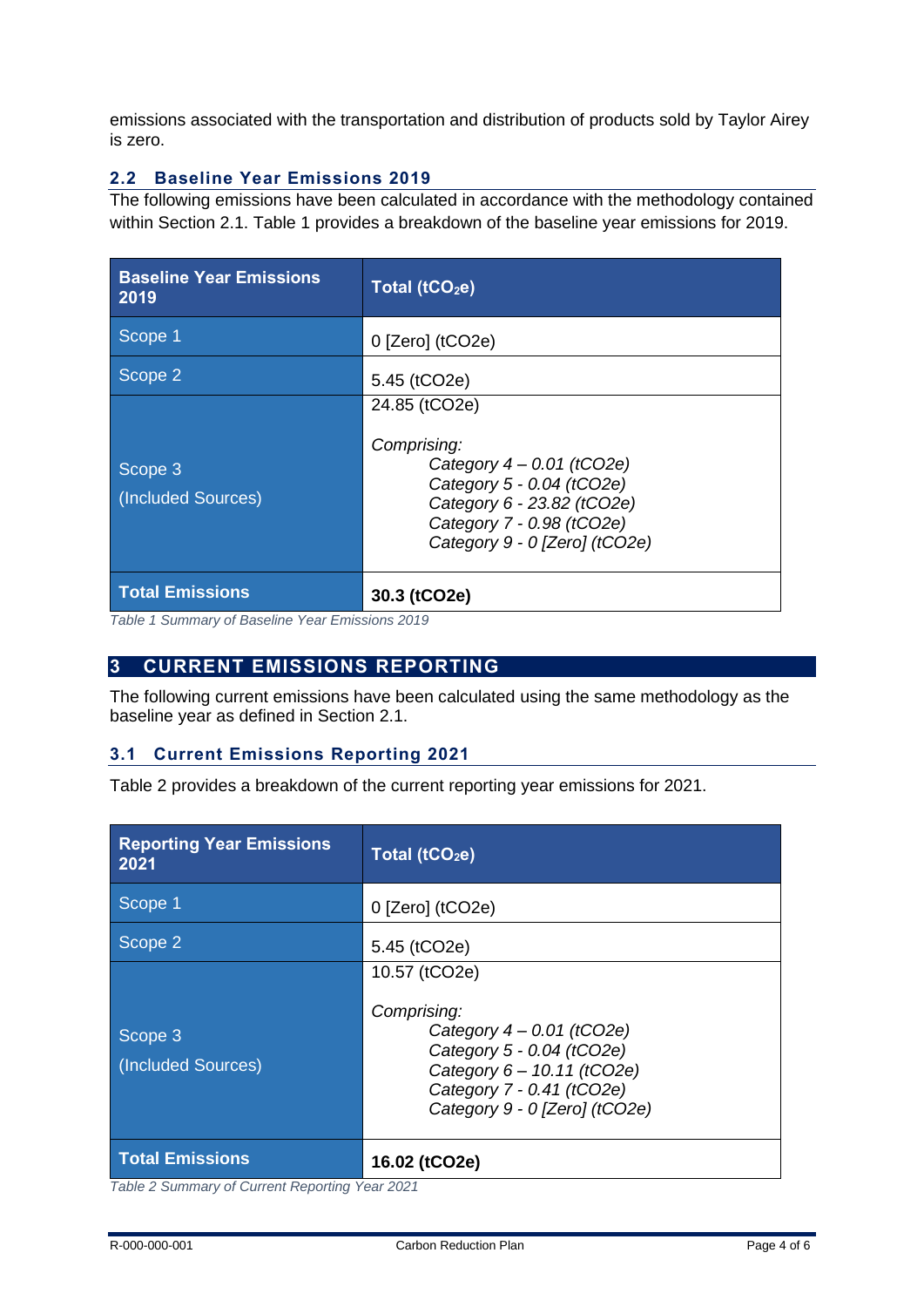# <span id="page-5-0"></span>**4 EMISSIONS REDUCTION TARGETS**

In order to continue our progress to achieving Net Zero, we have adopted the following carbon reduction targets:

• We project that carbon emissions will decrease by 5.3 tCO2e over the five year period from 30.3 tCO2e in 2019 to 25 tCO2e by 2024. This is a reduction of 17.5%.

In line with UK Government guidance, the actual amount of carbon reduction required will need to be recalculated periodically to validate the assumptions used in this calculation (namely energy estimates and emission factors).

# <span id="page-5-1"></span>**5 CARBON REDUCTION PROJECTS**

# <span id="page-5-2"></span>**5.1 Completed Carbon Reduction Initiatives**

The following environmental management measures and projects have been completed or implemented since the 2019 baseline:

• Development and certification of our Environmental Management System to (EMS) ISO 14001

We have not been able to measure the carbon emission reduction achieved by these measures due to the impact that Covid-19 restrictions during the current reporting year have had on the operational business.

# <span id="page-5-3"></span>**5.2 Planned Carbon Reduction Measures**

In the future we will implement the following measures:

- Ongoing management of Environmental Impact through our 14001 accredited Environmental Management System;
- Maintaining staff awareness of carbon emission mitigation options and travel policies through regular training and staff meetings;
- Encouraging the use of environmentally friendly office etiquette, including turning off electrical peripherals when not in use, reducing and reusing printing paper and turning off the air conditioning system when leaving the office; and
- Conducting independent audits of the above to ensure ongoing compliance with the above measures; and
- Reinforce compliance with our travel and expenses policy that requires the use of public transport where available. The use of hire cars and private cars will only be authorised when a suitable alternative route by public transport is not available.

# <span id="page-5-4"></span>**6 DECLARATION AND SIGN OFF**

This Carbon Reduction Plan has been completed in accordance with PPN 06/21 and associated guidance and reporting standard for Carbon Reduction Plans.

Emissions have been reported and recorded in accordance with the published reporting standard for Carbon Reduction Plans and the GHG Reporting Protocol corporate standard4 and uses the appropriate [Government emission conversion factors for greenhouse gas](https://www.gov.uk/government/collections/government-conversion-factors-for-company-reporting)  [company reporting](https://www.gov.uk/government/collections/government-conversion-factors-for-company-reporting)<sup>5</sup>.

Scope 1 and Scope 2 emissions have been reported in accordance with SECR requirements, and the required subset of Scope 3 emissions have been reported in

<sup>4</sup><https://ghgprotocol.org/corporate-standard>

<sup>5</sup><https://www.gov.uk/government/collections/government-conversion-factors-for-company-reporting>